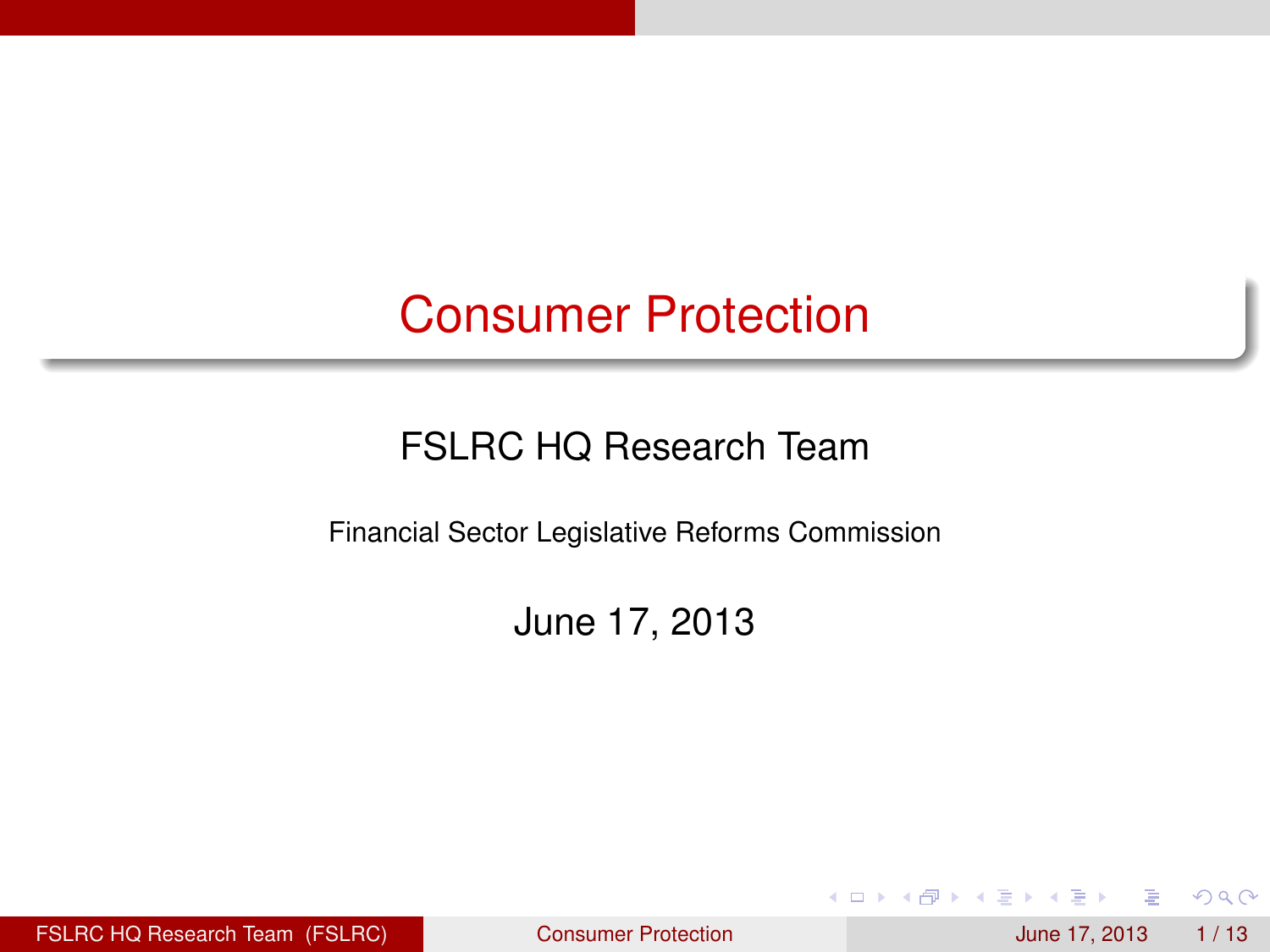### The problem

- Complexity of financial markets and the existence of market failures create the need for special protections for financial consumers.
- The current strategy in finance is that of *caveat emptor*: let the buyer beware. We need to move from this towards a *seller beware* regime.
- The responsibility for consumer protection currently vests with multiple regulators.
- **•** There is no definitive guidance in the existing primary laws on the rights and protections that financial consumers should have.

 $\Omega$ 

イロト イ押ト イヨト イヨト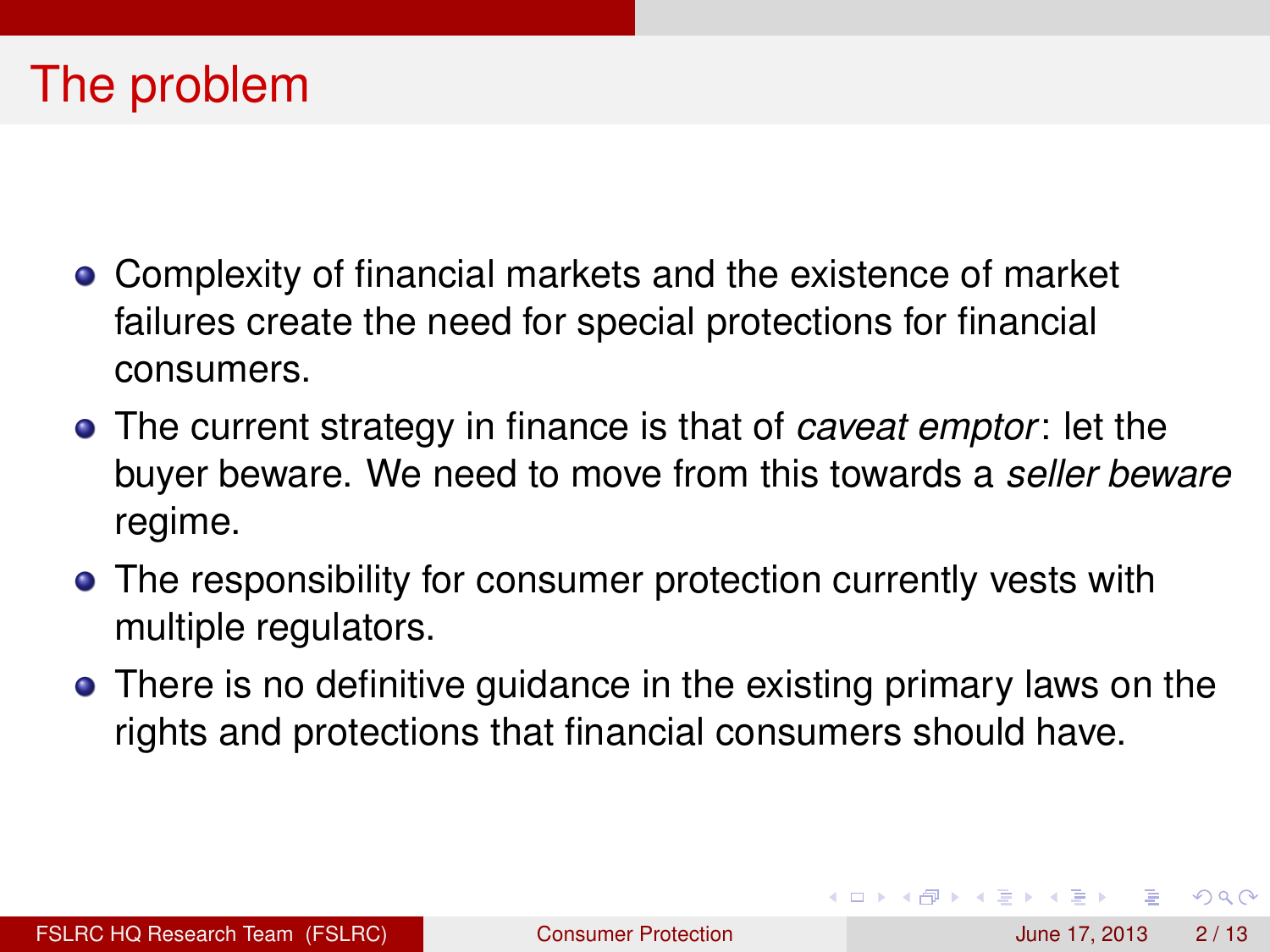## Meaning of 'consumer and 'retail consumer'

- **Consumer:** A person who has availed, avails, or intends to avail a financial service or has a right or interest in a financial product.
- **Retail consumer:** A consumer that is an individual or an eligible enterprise, if the value of the financial product or service does not exceed the limit specified by the regulator in relation to that product or service.
- **Eligible enterprise:** An enterprise that has less than a specified level of net asset value or has less than a specified level of turnover. Each of these caps will be specified by the regulator.

 $\Omega$ 

(ロトイ部)→(差)→(差)→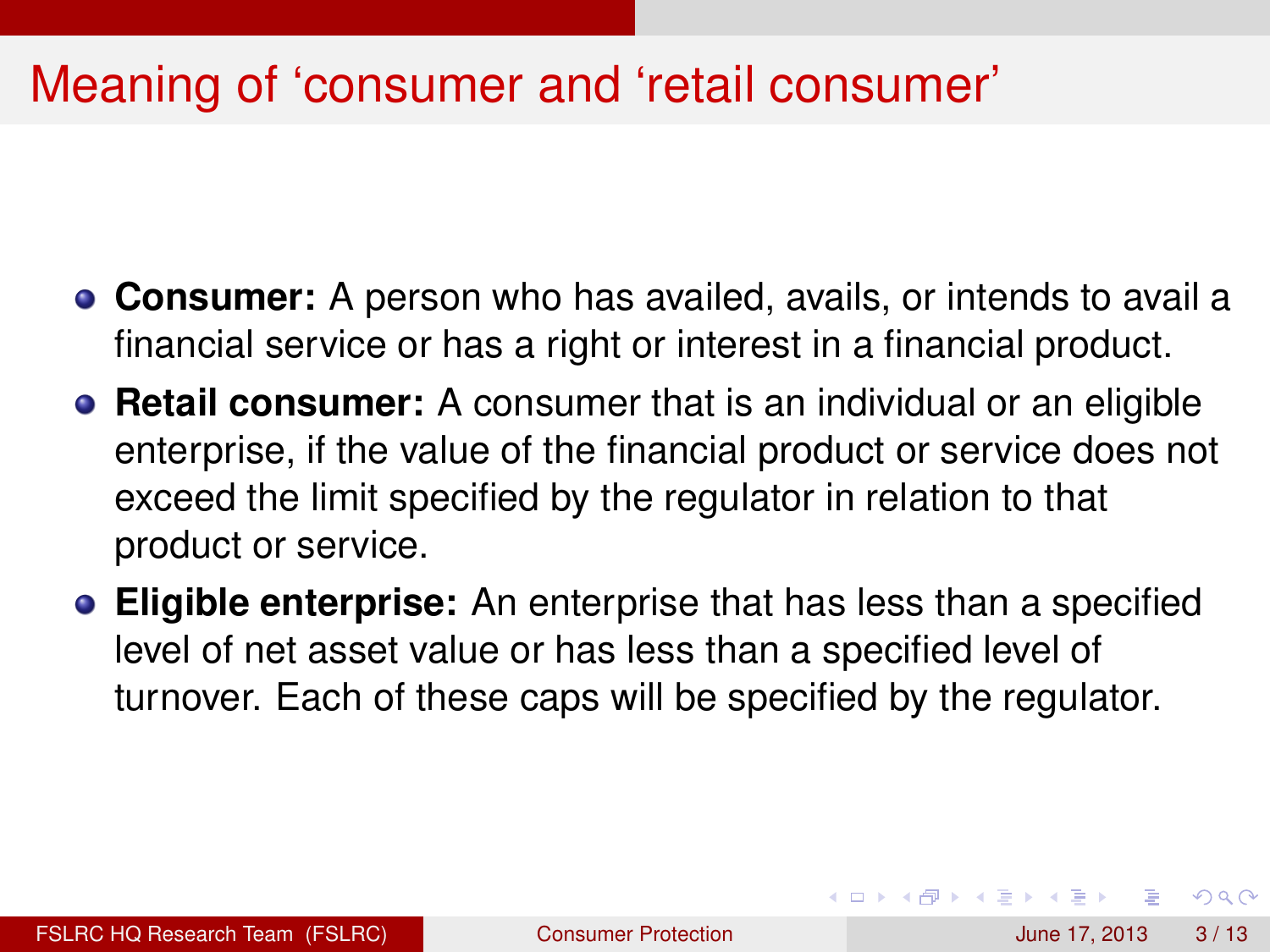- Adoption of a consolidated, non-sector-specific, consumer protection framework containing:
	- The consumer protection related objectives to be achieved by the regulator.
	- Rights and protections available to all consumers and some specific protections for retail consumers.
	- Regulation-making, supervision and enforcement powers in the hands of the regulator.
	- Principles to guide the exercise of powers by the regulator.
- Setting up of a specialised Financial Redress Agency (FRA) to address the grievances of retail consumers.

 $\Omega$ 

(ロトイ部)→(差)→(差)→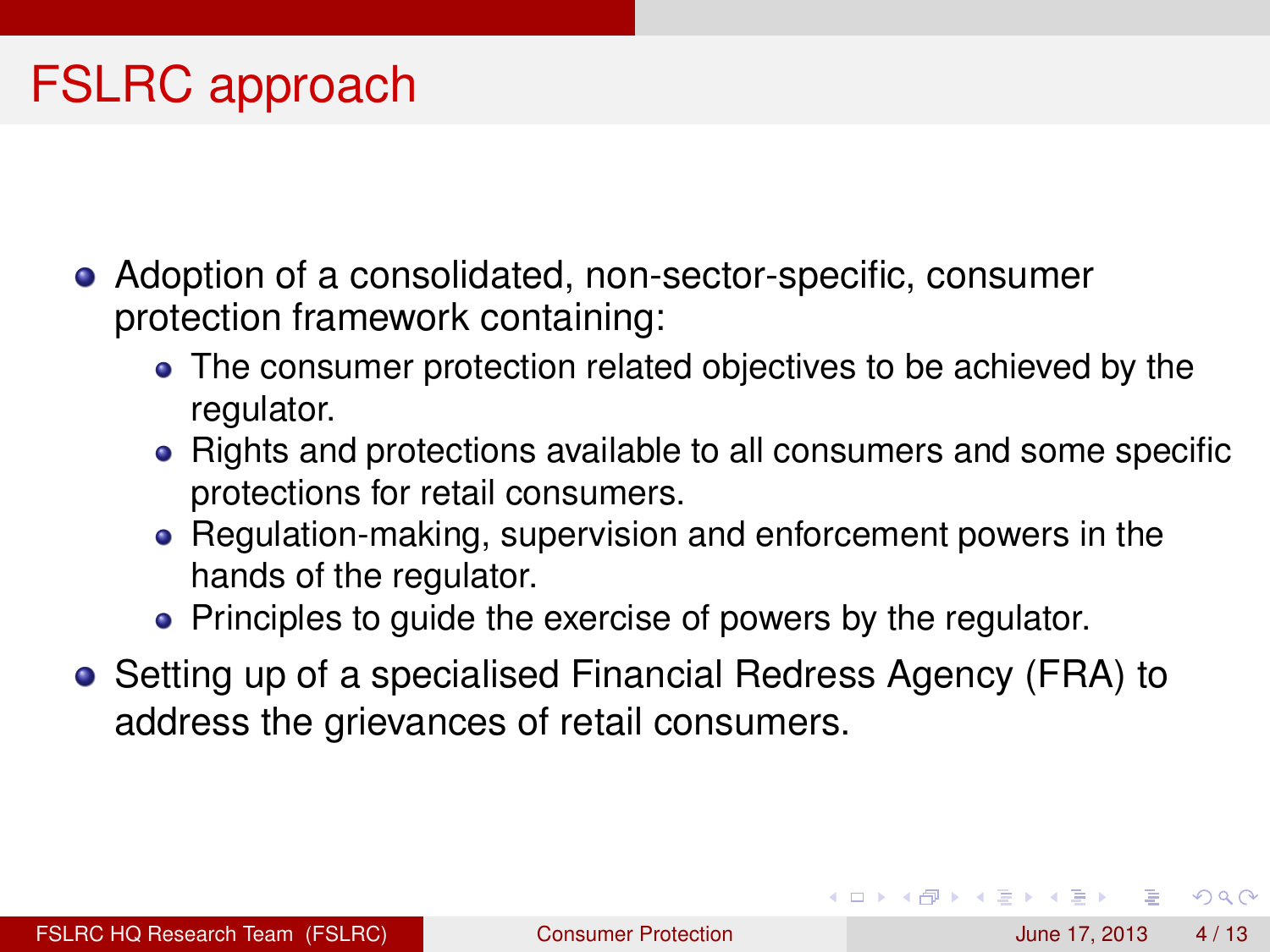# The regulatory objectives

- Protecting and furthering the interests of consumers of financial products and services.
- Promoting public awareness in financial matters.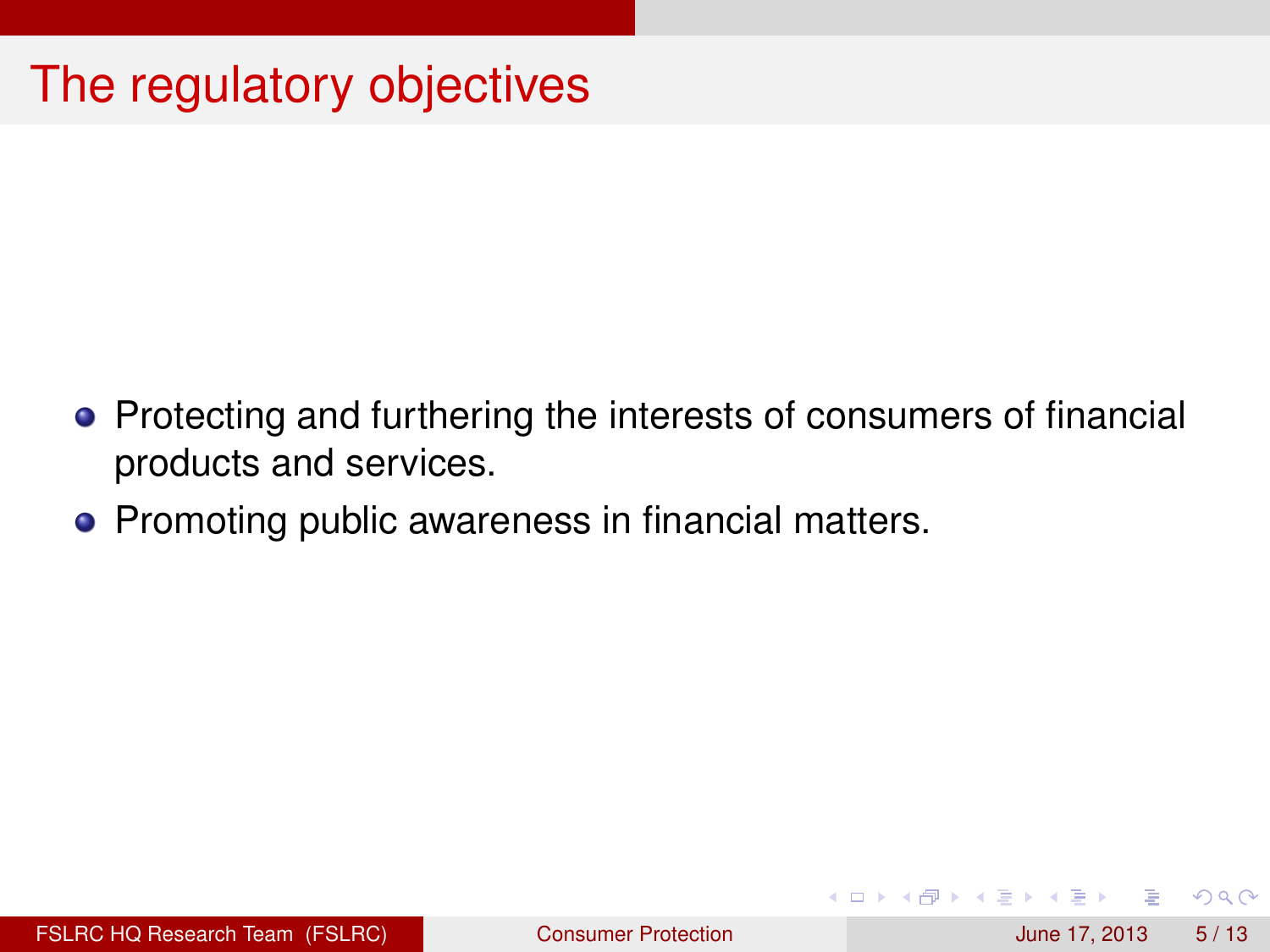## Rights and protections of consumers

#### **Basic protections available to all consumers:**

- Financial service providers must act with professional diligence.
- Protection against unfair contract terms.
- Protection against unfair conduct.
- Protection of personal information.
- Requirement of fair disclosure.
- Redress of complaints by the financial service provider.

#### **Additional protections for retail consumers:**

- Right to receive suitable advice.
- **Protection from conflict of interest of advisors.**
- Access to the FRA for redress of grievances.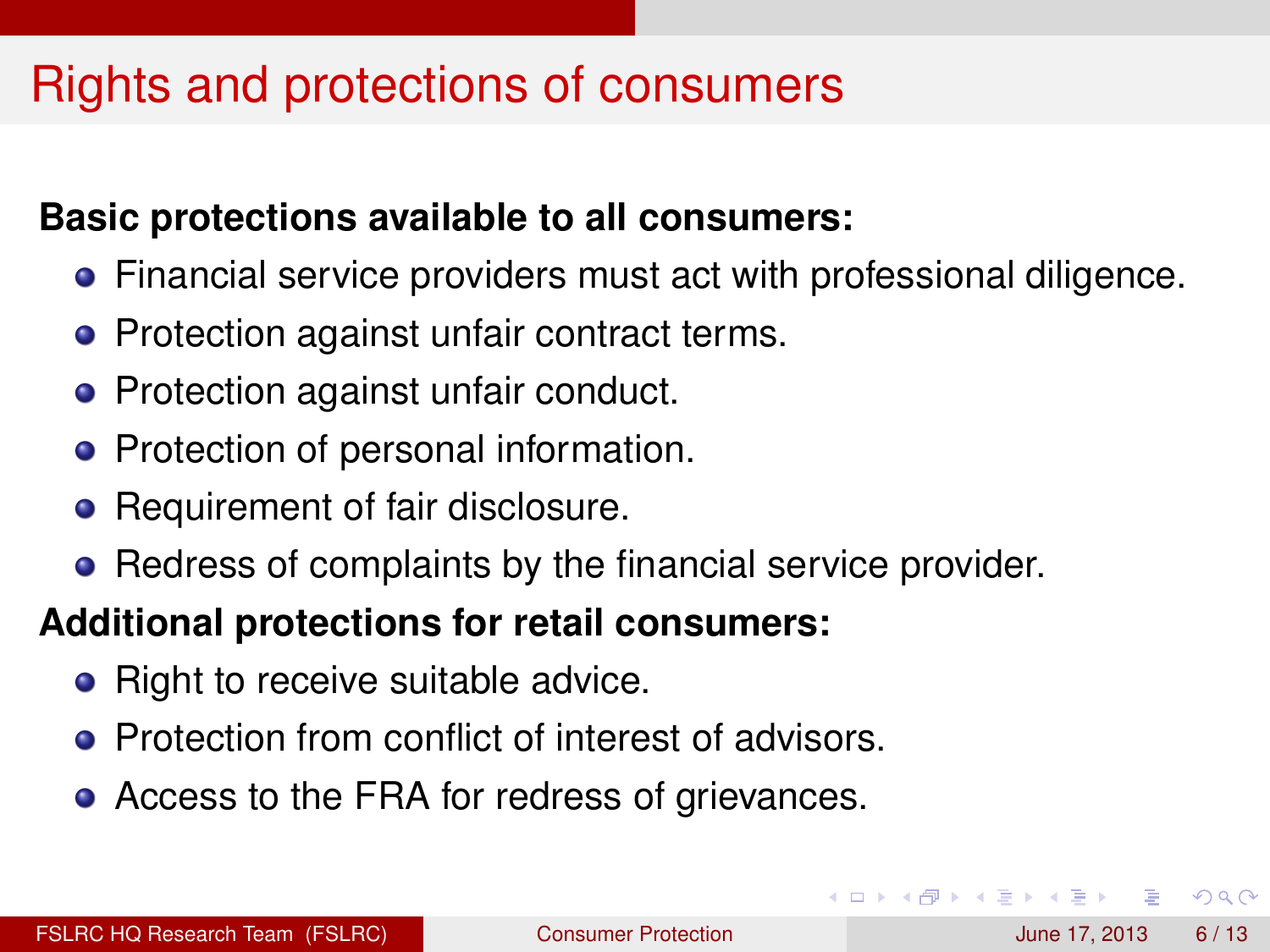## Functions and powers of the regulator

#### **General functions:**

- Making regulations to carry out the purposes of the law.
- Issuing guidance to financial service providers.
- Supervising the conduct of financial service providers to ensure compliance with the law.
- Taking appropriate enforcement actions to deal with any violations.

### **Consumer protection specific functions:**

- Registration of all individuals who deal directly with consumers.
- *File and use* process two months prior to the launch of any new financial products.
- Power to specify modifications to a financial product or service that is found to be harmful for consumers.

 $\Omega$ 

イロト イ押ト イヨト イヨト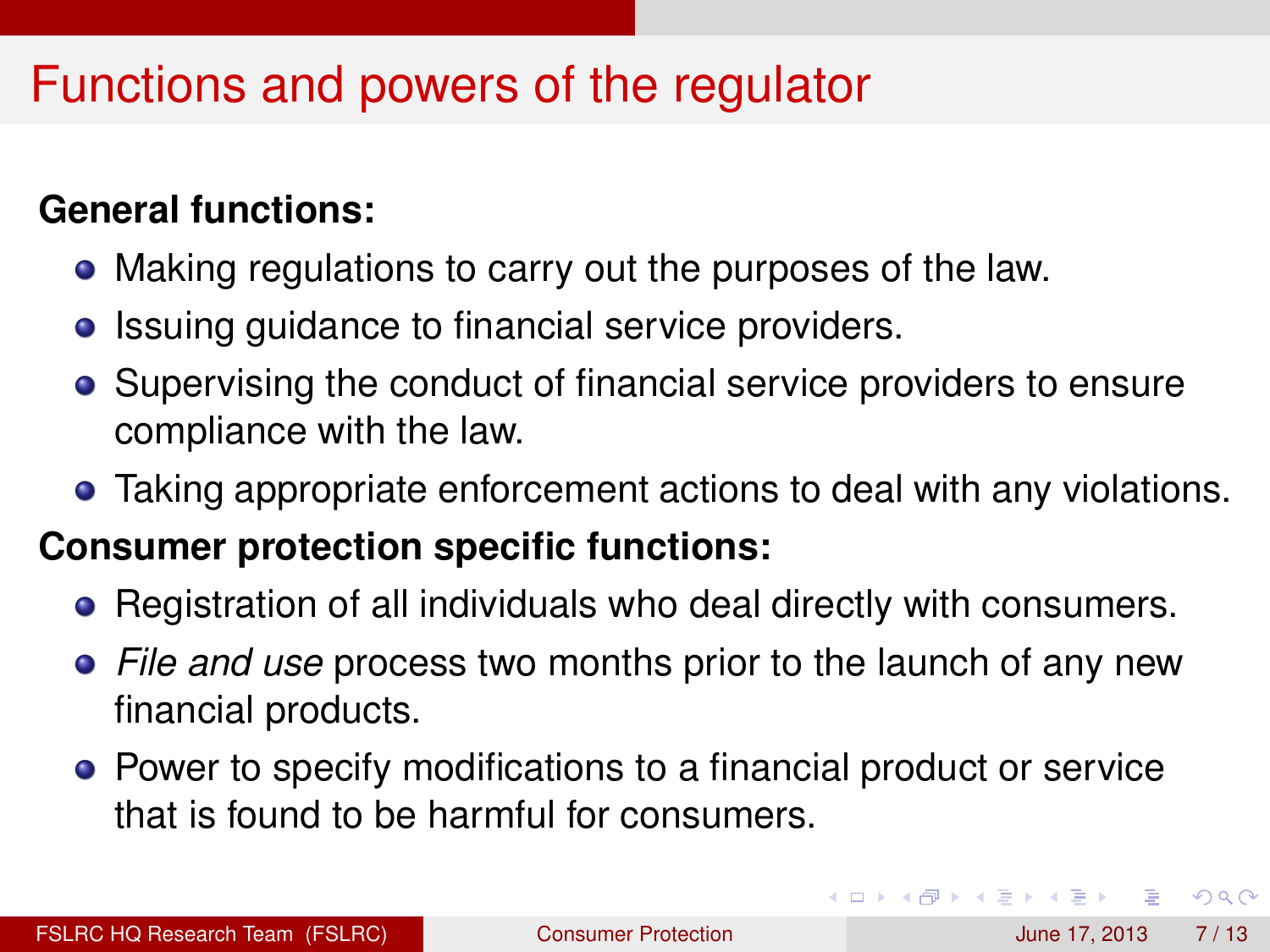## Advisory council on consumer protection

- The advisory council will consist of persons who are consumers or persons representing the interests of consumers.
- It will be responsible for:
	- Making representations on the regulator's policies and practices.
	- Reviewing, monitoring, and reporting to the regulator on the effectiveness of its policies and practices.
	- Creating reports stating its views on draft regulations published by the regulator.

 $\Omega$ 

イロト イ押ト イヨト イヨト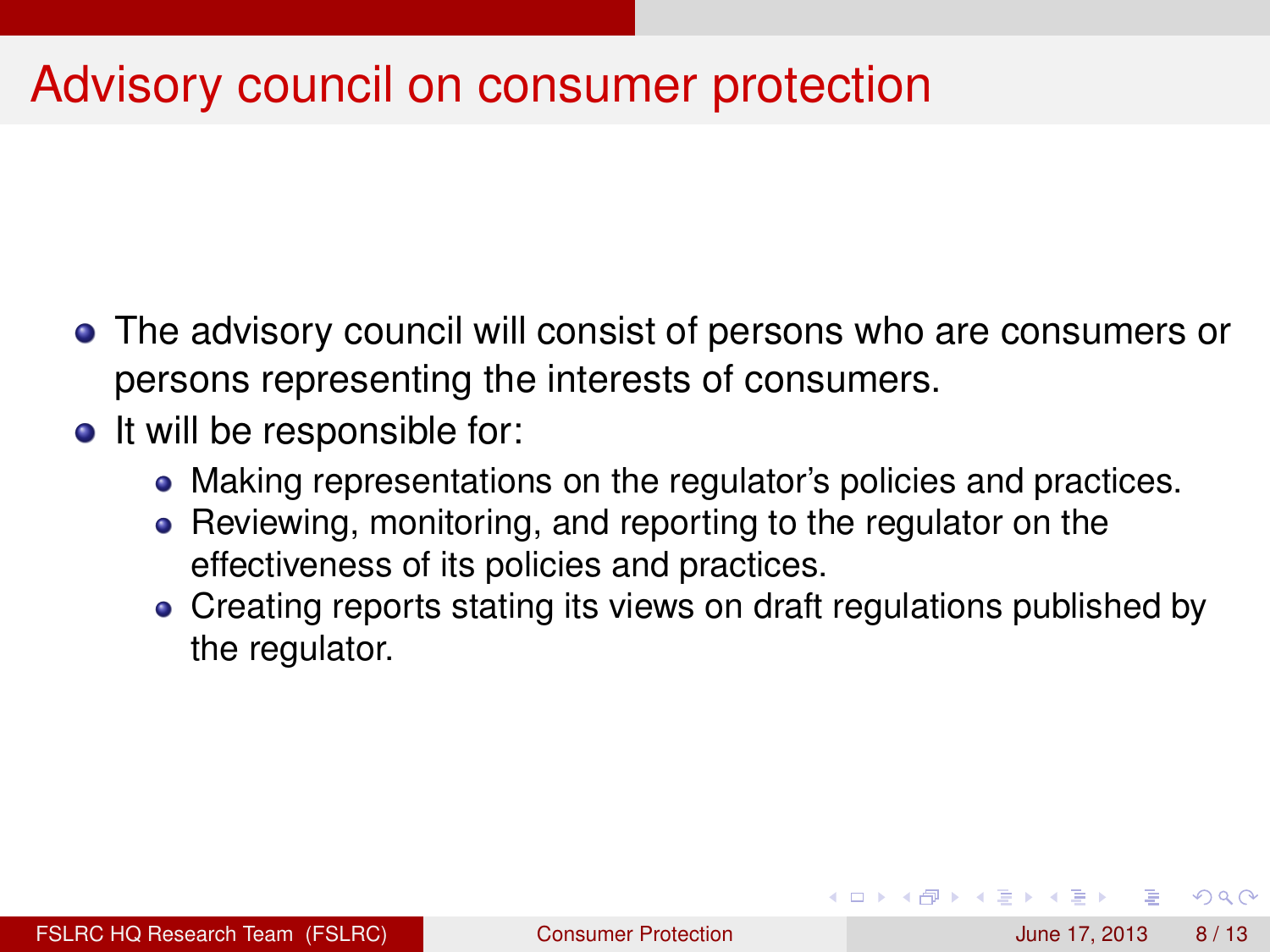# Financial Redress Agency

- Composition:
	- Chairperson to be appointed by the regulators, in consultation with the Central Government.
	- One official to be nominated by each regulator.
	- Four other members to be appointed by the regulators through a selection process.
- Functions To redress grievances of retail consumers through:
	- **Mediation**
	- **•** Adjudication.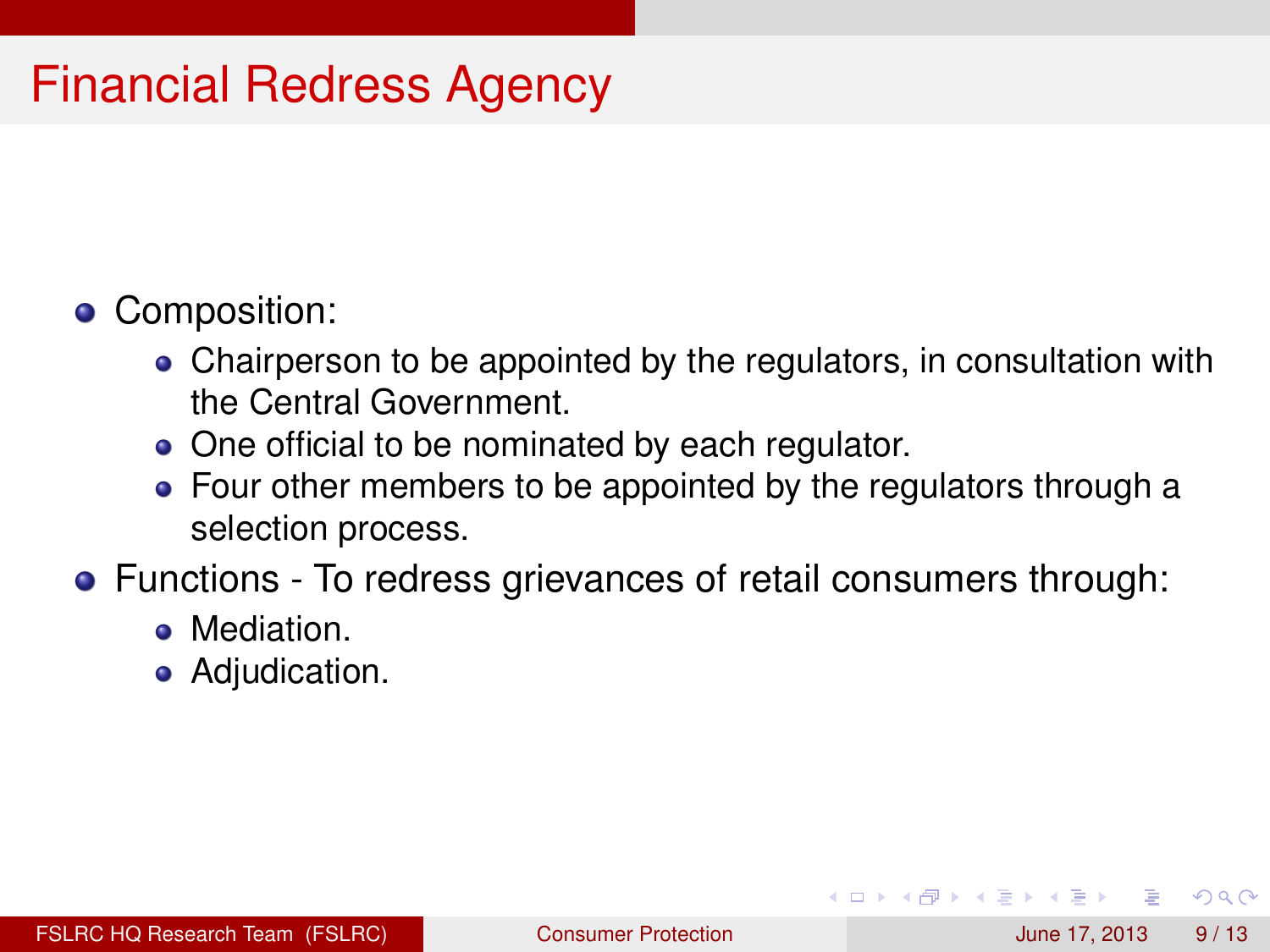## Steps in FRA's proceedings - I

- *Receipt of complaint*: Complaints against financial service providers may either be submitted directly to FRA or be submitted to the regulator.
- *Screening of complaints*: May dismiss a complaint during the screening process if:
	- the consumer has not made a complaint to the financial service provider before approaching the FRA
	- the complaint is prima facie frivolous, malicious or vexatious;
	- the matter is pending before, or has been adjudicated upon by, another competent authority.
- *Mediation*: Mediator who will assist the parties to arrive at a voluntary settlement. If the mediation process fails, the complaint will proceed to adjudication

 $\Omega$ 

 $(0.123 \times 10^{-14} \text{ m}) \times 10^{-14} \text{ m} \times 10^{-14} \text{ m}$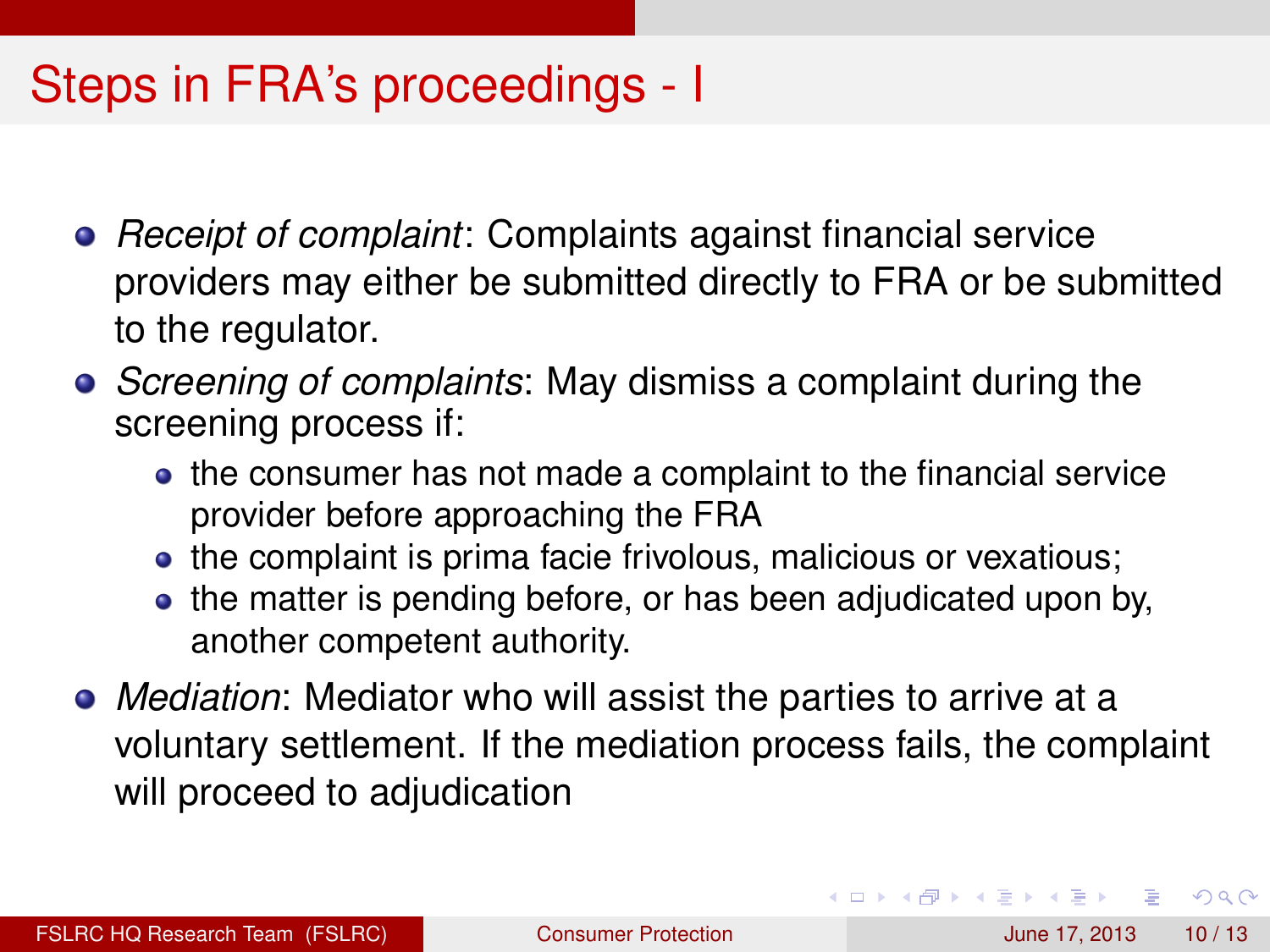# Steps in FRA's proceedings - II

- *Adjudication*: FRA will appoint independent skilled and qualified adjudicators for investigating, considering and determining complaints.
- Unless an appeal is made, the decision of the adjudicator will be final and binding.
- *Appeals*: Appeals will go to the Financial Sector Appellate Tribunal and appeals from the appellate tribunal will go to the Supreme Court.

 $\Omega$ 

4 **D + 4 fl + 4**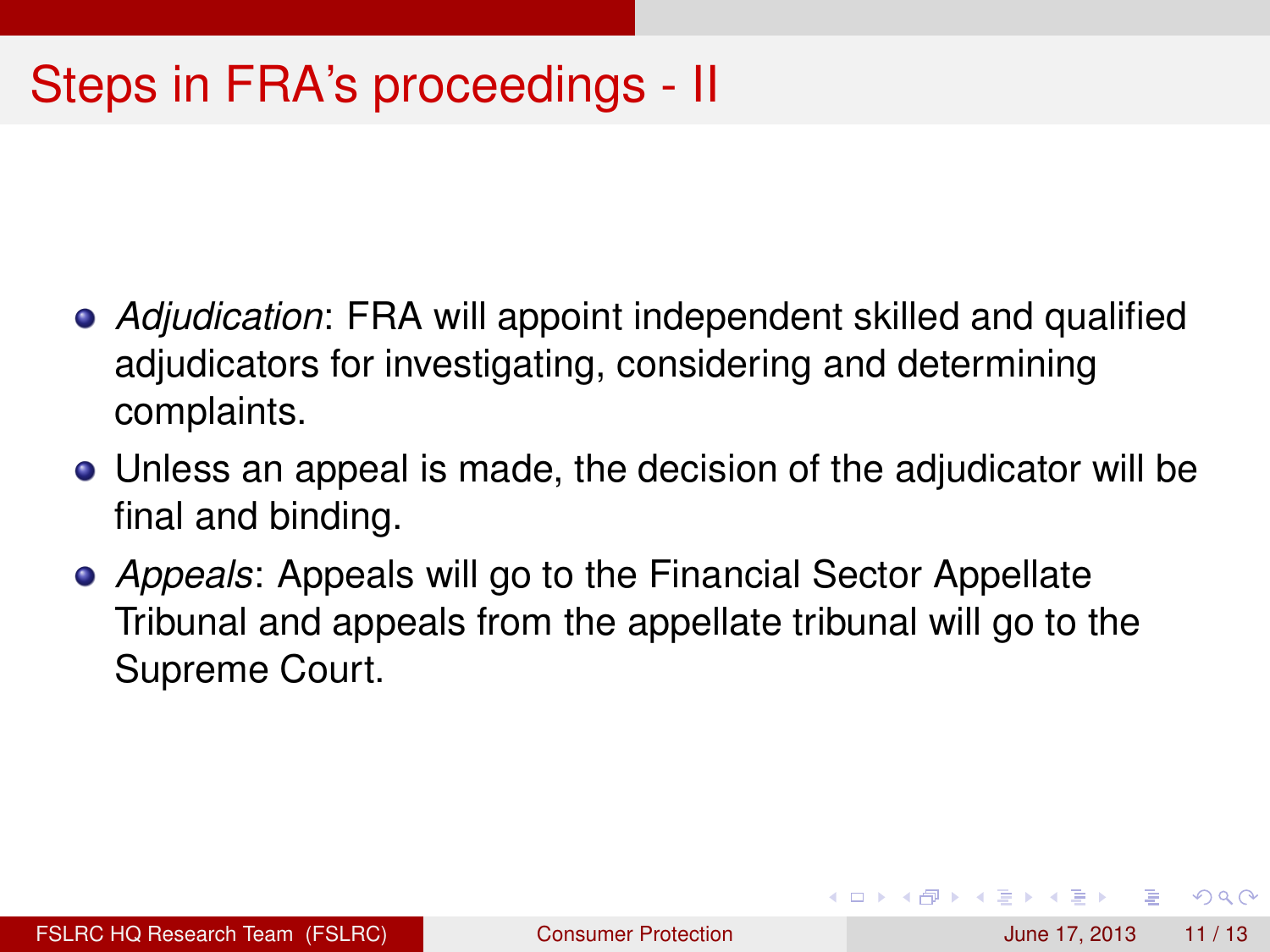## Competition law and policy - I

FSLRC recommends a structured mechanism for interaction and co-operation between financial regulators and CCI:

- *Consultation for draft regulations*: CCI should review draft regulations issued by the regulator and provide its inputs.
- *Review of regulatory provisions*: CCI will monitor the effects on competition of any regulatory actions and practices on an ongoing basis.
- *References by CCI*: CCI must make a reference to the regulator if it initiates any proceedings involving a financial service provider, and the regulator must respond with its views on the referred issue.
- Regulator may nominate one non-voting member on to the CCI<sub>i</sub><sup>-</sup>s board to participate in proceedings relating to that matter.

в

 $\Omega$ 

イロト イ押 トイラト イラト